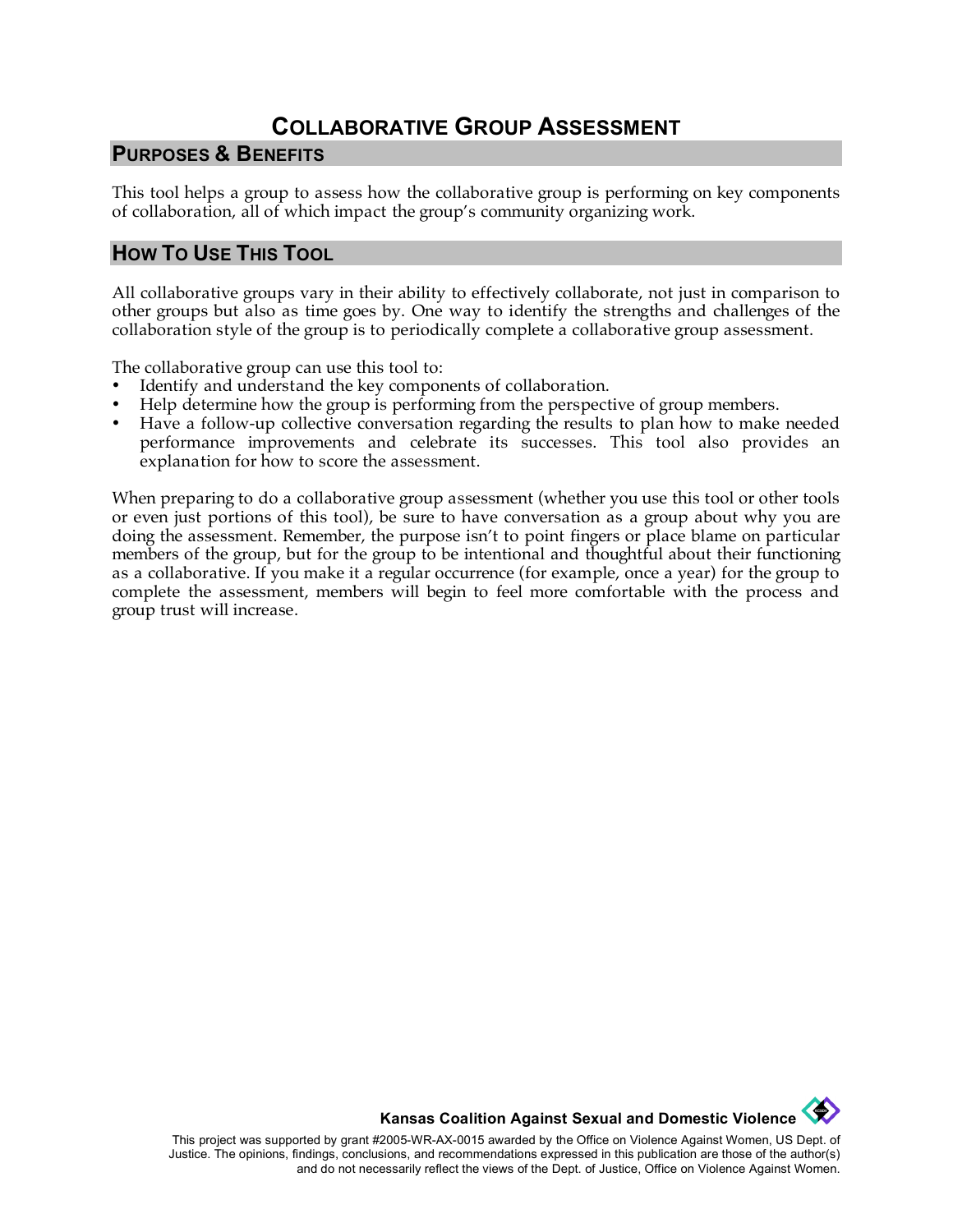## **COLLABORATIVE GROUP ASSESSMENT**

Below is a list of statements about our collaborative group. Please indicate the degree to which you agree or disagree with each statement accordingly.

|                                                                                                                                                                                            | Select One:          |          |                      |                        |       |                                     |
|--------------------------------------------------------------------------------------------------------------------------------------------------------------------------------------------|----------------------|----------|----------------------|------------------------|-------|-------------------------------------|
| Community members know about our collaborative group's                                                                                                                                     | Strongly<br>Disagree | Disagree | Somewhat<br>Disagree | Somewhat<br>Agree<br>4 | Agree | Strongly<br>Agree <sup>®</sup><br>h |
| efforts to effectively address the issues of sexual and domestic<br>violence in our community.                                                                                             |                      |          |                      |                        |       |                                     |
| Community members support our collaborative group's efforts<br>to effectively address the issues of sexual and domestic violence<br>in our community.                                      | 1                    | 2        | 3                    | 4                      | 5     | 6                                   |
| Our collaborative group is seen as a legitimate leader around the issues of sexual and domestic violence.                                                                                  | 1                    | 2        | 3                    | 4                      | 5     | 6                                   |
| It is possible for our collaborative to mobilize our local<br>community around the issues of sexual and domestic violence.                                                                 | 1                    | 2        | 3                    | 4                      | 5     | 6                                   |
| Our collaborative members have good skills for working with<br>other people and organizations to effectively address the issues<br>of sexual and domestic violence in our local community. | 1                    | 2        | 3                    | 4                      | 5     | 6                                   |
| Leadership is shared in our collaborative group.                                                                                                                                           | 1                    | 2        | 3                    | 4                      | 5     | 6                                   |
| Our collaborative believes that it will succeed in achieving its<br>collective goals.                                                                                                      | 1                    | 2        | 3                    | 4                      | 5     | 6                                   |
| Our collaborative partners believe that collaboration is in<br>their best self-interest.                                                                                                   | 1                    | 2        | 3                    | 4                      | 5     | 6                                   |
| Our collaborative partners have mutual respect for one<br>another.                                                                                                                         | 1                    | 2        | 3                    | 4                      | 5     | 6                                   |
| Our collaborative partners compromise when it is<br>relevant/necessary in order to effectively address the issues of<br>sexual and domestic violence.                                      | 1                    | 2        | 3                    | 4                      | 5     | 6                                   |
| Our collaborative addresses conflict in an open and respectful<br>manner.                                                                                                                  | 1                    | 2        | 3                    | 4                      | 5     | 6                                   |
| Our collaborative celebrates our collective accomplishments.                                                                                                                               | 1                    | 2        | 3                    | 4                      | 5     | 6                                   |
| Our collaborative has guiding principles and collaborative<br>partners stand behind the guiding principles and ideas of our<br>local collaborative.                                        | 1                    | 2        | 3                    | 4                      | 5     | 6                                   |
| Our collaborative creates well-developed action plans<br>outlining what we are going to do.                                                                                                | 1                    | 2        | 3                    | 4                      | 5     | 6                                   |
| Our collaborative partners are flexible and creative in how to<br>work together when it comes to planning, problem-solving, etc.                                                           | 1                    | 2        | 3                    | 4                      | 5     | 6                                   |
| Our collaborative is able to adapt to changing conditions that<br>impact the ability of the collaborative to effectively address the<br>issues of sexual and domestic violence.            | 1                    | 2        | 3                    | 4                      | 5     | 6                                   |
| Our collaborative works at an appropriate pace of<br>development (i.e., not to fast, not to slow.)                                                                                         | 1                    | 2        |                      |                        |       |                                     |
| Our collaborative has clearly defined roles and guidelines.                                                                                                                                | 1                    | 2        | 3                    | 4                      | 5     | 6                                   |
| Internal communication between collaborative partners at our<br>meetings is open and frequent in our collaborative.                                                                        | 1                    | 2        | 3                    | 4                      | 5     |                                     |
| Formal and informal relationships and communication links are<br>established among the collaborative partners in our<br>collaborative.                                                     | 1                    | 2        | 3                    | 4                      | 5     | 6                                   |
| Our collaborative has a unique purpose (i.e., no duplicative<br>efforts exist.)                                                                                                            | 1                    | 2        | 3                    | 4                      | 5     | 6                                   |
| Our collaborative has developed concrete, attainable goals and<br>objectives.                                                                                                              | 1                    | 2        | 3                    | 4                      | 5     | 6                                   |
| Our collaborative has a broadly shared image of what our<br>community will look like if we are successful in our efforts.                                                                  | 1                    | 2        | 3                    | 4                      | 5     | 6                                   |
| Collaborative partners understand and respect each other's<br>organizational confidentiality requirements.                                                                                 | 1                    | 2        | 3                    | 4                      | 5     | 6                                   |
| Our collaborative has a formal mechanism for evaluating the<br>effectiveness of our efforts.                                                                                               | 1                    | 2        | 3                    | 4                      | 5     | 6                                   |

# **Kansas Coalition Against Sexual and Domestic Violence**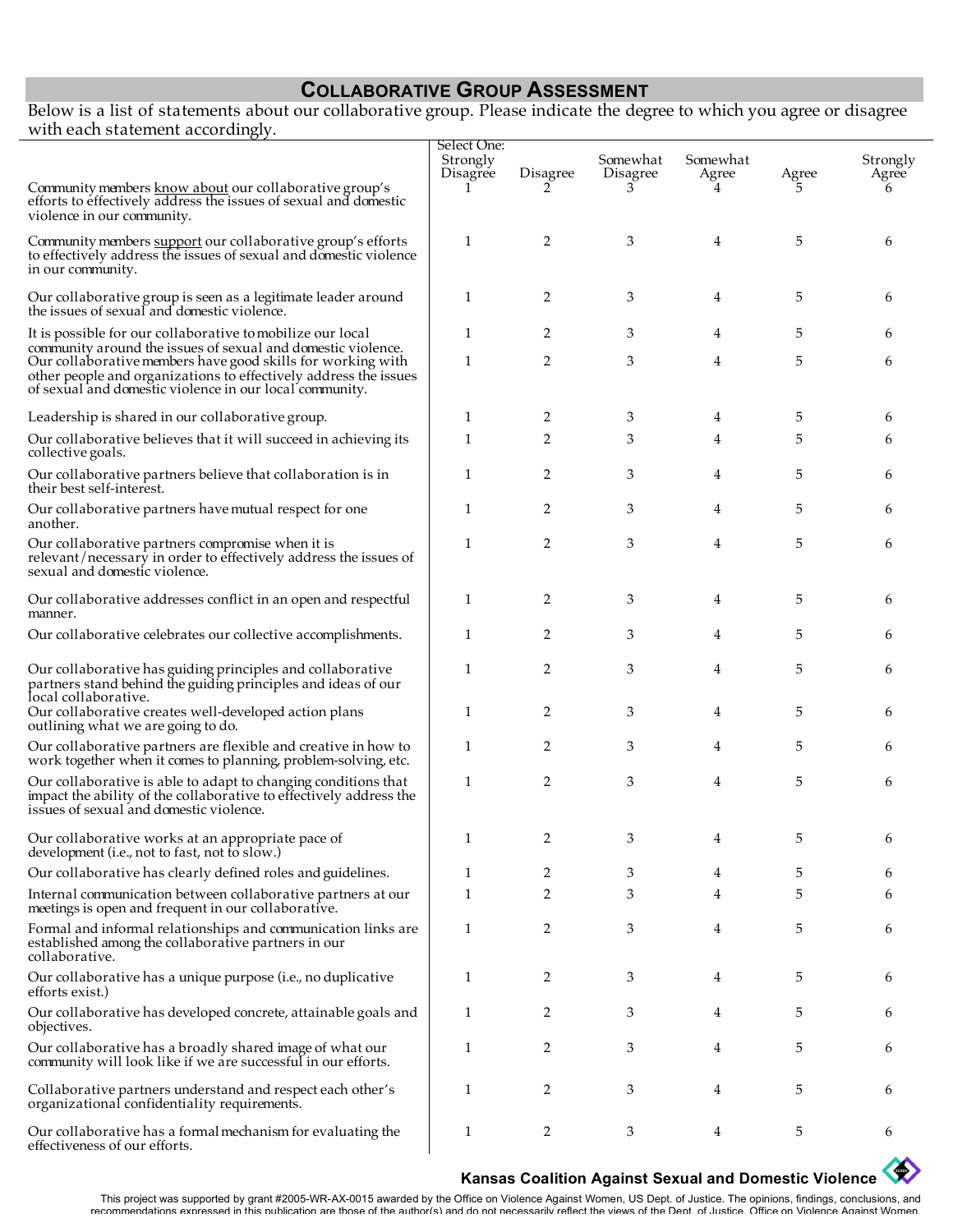| Our collaborative is effectively engaging all of the populations<br>within our local community in helping to address the issues of<br>sexual and domestic violence through community organizing<br>efforts (e.g., large cultural/ethnic groups, organizations helping<br>to or are mandated to address the issues, influential community<br>members, victims/survivors, etc.)<br>If no, who are we missing at the table and why? | Select One:<br>No.<br>Yes.<br>If yes, skip to next question. If no, please elaborate further in the space below: |       |           |      |        |                                                        |  |
|----------------------------------------------------------------------------------------------------------------------------------------------------------------------------------------------------------------------------------------------------------------------------------------------------------------------------------------------------------------------------------------------------------------------------------|------------------------------------------------------------------------------------------------------------------|-------|-----------|------|--------|--------------------------------------------------------|--|
| Our collaborative has sufficient resources to effectively                                                                                                                                                                                                                                                                                                                                                                        | No.<br>Select One:<br>Yes.                                                                                       |       |           |      |        |                                                        |  |
| address the issues of sexual and domestic violence through                                                                                                                                                                                                                                                                                                                                                                       | If no, which resource(s) are you lacking (select all that apply):                                                |       |           |      |        |                                                        |  |
| community organizing work.                                                                                                                                                                                                                                                                                                                                                                                                       |                                                                                                                  |       |           |      |        |                                                        |  |
|                                                                                                                                                                                                                                                                                                                                                                                                                                  | Funds                                                                                                            | Staff | Materials | Time | Skills | Other<br>(Please)<br>specify in<br>the space<br>below) |  |

Please provide responses to the following questions:

- 1. What is the best thing our collaborative group did this year?
- 2. What is the biggest mistake our collaborative group made this past year?
- 3. What two things do we do really well in our collaborative group?
- 4. What are two things we can improve upon in our collaborative group?
- 5. If you could change one thing in our collaborative group in the coming year, what would it be?
- 6. If you could do one new thing in our collaborative group this year, what would that be?
- 7. What one thing could I do in this coming year to increase my value to the collaborative group?

.

8. Do you feel the collaborative group values your contribution? If no, why not?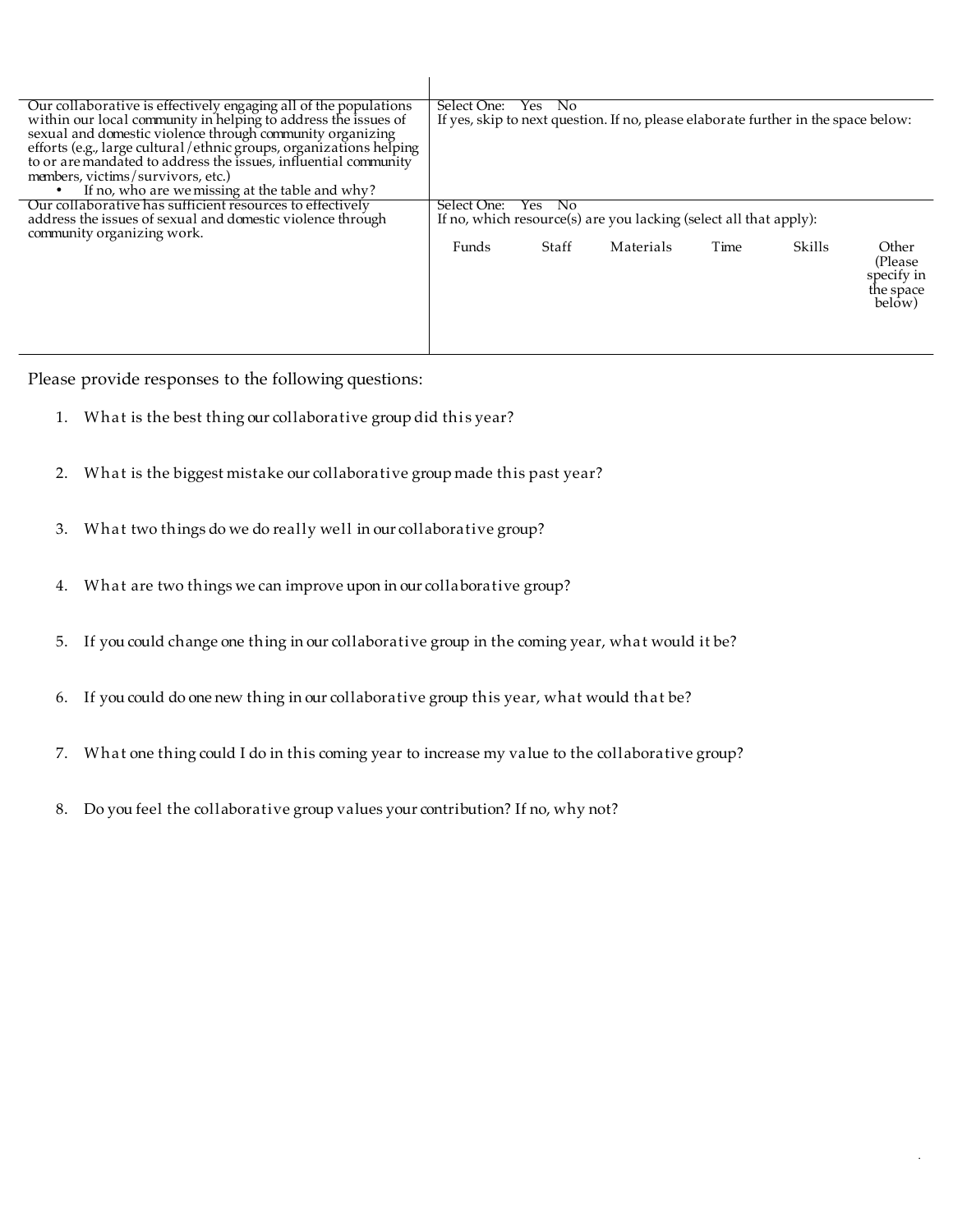# **SCORING THE COLLABORATIVE GROUP ASSESSMENT**

# **Scoring Instructions**

**Compute the percentages or mean of each item from the collective group responses and report them in the relevant area(s) below. Percentages illustrate the percent of the total 100% related to each response category on the question scale (also known as a Likert scale). Means illustrate the average overall response to the question.**

#### • **To compute percentages**:

- 1. Count the number of responses for each category on the question scale (i.e., the Likert scale).
- 2. Divide the number of responses for each category by the number by the total number of responses to the question. Make sure that the total number of responses calculated actually equals the total number of responses to the question. Also, make sure that the total of the percentages computed equals 100%.

| # of Responses | <b>Response Category</b> | Percentage           |
|----------------|--------------------------|----------------------|
|                | <b>Strongly Disagree</b> | $0/20 = 0\%$         |
|                | <b>Disagree</b>          | $2/20 = 10\%$        |
| 5              | Somewhat Disagree        | $5/20 = 25\%$        |
|                | Somewhat Agree           | $6/20 = 30\%$        |
|                | Agree                    | $5/20 = 25\%$        |
|                | <b>Strongly Agree</b>    | $\sqrt{2/20} = 10\%$ |
| 20             |                          | 100%                 |

For example: You have 20 total responses to a question:

3. Record the percentages in relevant categories listed for the question.

#### • **To compute means:**

- 1. First, count the number of responses for each category on the question scale.
- 2. Next, for each category on the scale, multiply the number of responses counted by the rank for that category (see the table for category rankings below). This will give you the weight for each response category. Using the same example as above:

| $\sim$ only the banne example ab above. |                          |                   |
|-----------------------------------------|--------------------------|-------------------|
| # of Responses                          | <b>Response Category</b> | Weighted          |
|                                         | Strongly Disagree $= 1$  | $0 \times 1 = 0$  |
|                                         | Disagree $= 2$           | $2 \times 2 = 4$  |
| 5                                       | Somewhat Disagree $=$ 3  | $5 \times 3 = 15$ |
|                                         | Somewhat Agree $= 4$     | $6 \times 4 = 24$ |
| 5                                       | $Agree = 5$              | $5 \times 5 = 25$ |
|                                         | Strongly Agree $= 6$     | $2 \times 6 = 12$ |
| 20                                      |                          | 80                |

- 3. Add up the total number of weight for the response categories computed. In the example above, that number totals 80.
- 4. Divide the total number of weight for the response categories by the total number of responses to the question:  $80/20 = 4$ . The mean for this question is 4.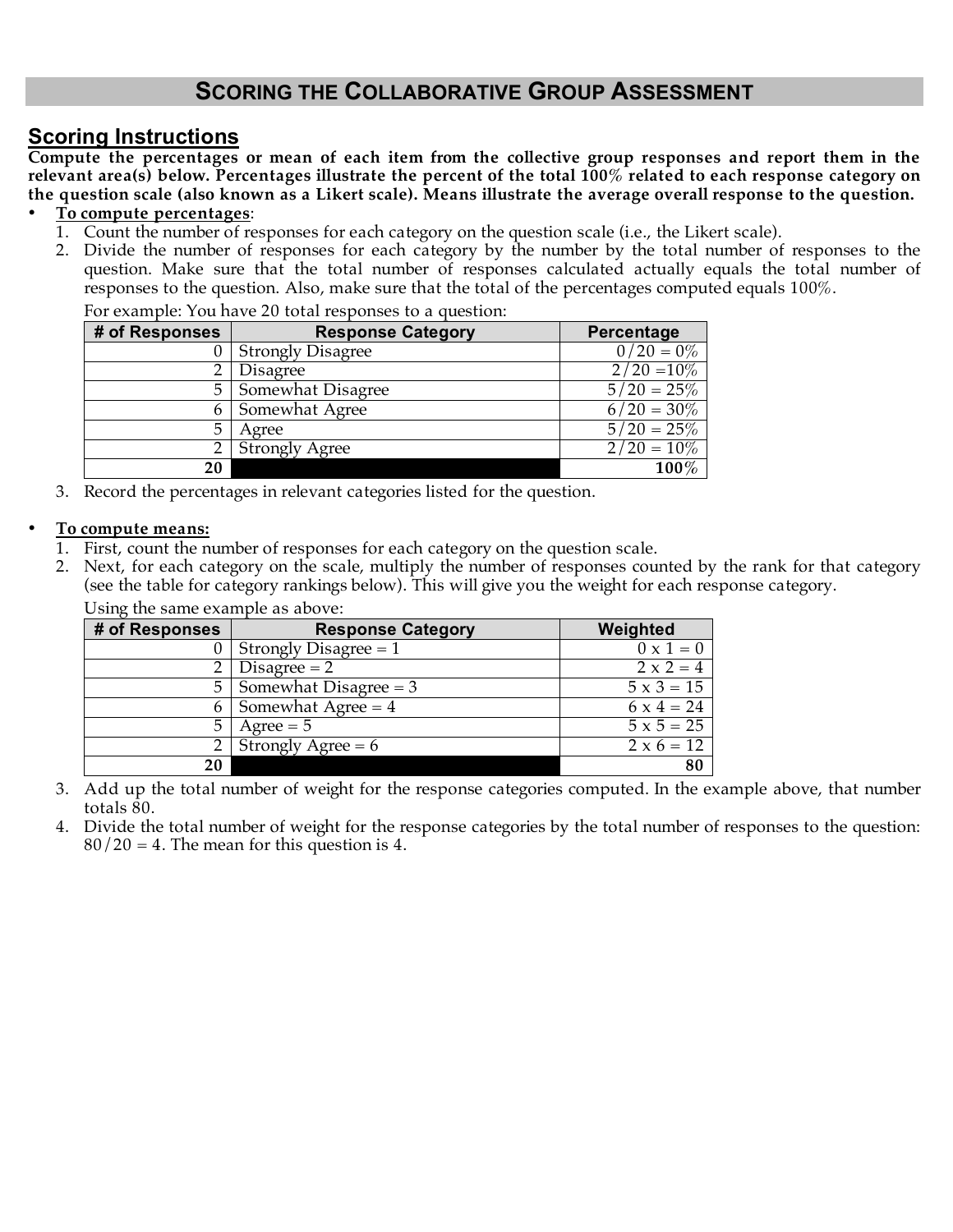# **Use the scoring form provided below to record the computed percentages or mean for each question.**

|                                                                                                                                                                                            | Select One:<br>Strongly<br>Disagree<br>(1) | Disagree<br>(2) | Somewhat<br>Disagree<br>(3) | Somewhat<br>Agree $(4)$ | Agree $(5)$ | Strongly<br>Agree $(6)$ |
|--------------------------------------------------------------------------------------------------------------------------------------------------------------------------------------------|--------------------------------------------|-----------------|-----------------------------|-------------------------|-------------|-------------------------|
| Community members know about our collaborative group's<br>efforts to effectively address the issues of sexual and domestic<br>violence in our community.                                   |                                            |                 |                             |                         |             |                         |
| Community members support our collaborative group's efforts<br>to effectively address the issues of sexual and domestic violence<br>in our community.                                      |                                            |                 |                             |                         |             |                         |
| Our collaborative group is seen as a legitimate leader around<br>the issues of sexual and domestic violence.                                                                               |                                            |                 |                             |                         |             |                         |
| It is possible for our collaborative to mobilize our local<br>community around the issues of sexual and domestic violence.                                                                 |                                            |                 |                             |                         |             |                         |
| Our collaborative members have good skills for working with<br>other people and organizations to effectively address the issues<br>of sexual and domestic violence in our local community. |                                            |                 |                             |                         |             |                         |
| Leadership is shared in our collaborative group.                                                                                                                                           |                                            |                 |                             |                         |             |                         |
| Our collaborative believes that it will succeed in achieving its<br>collective goals.                                                                                                      |                                            |                 |                             |                         |             |                         |
| Our collaborative partners believe that collaboration is in<br>their best self-interest.                                                                                                   |                                            |                 |                             |                         |             |                         |
| Our collaborative partners have mutual respect for one<br>another.                                                                                                                         |                                            |                 |                             |                         |             |                         |
| Our collaborative partners compromise when it is<br>relevant/necessary in order to effectively address the issues of<br>sexual and domestic violence.                                      |                                            |                 |                             |                         |             |                         |
| Our collaborative addresses conflict in an open and respectful<br>manner.                                                                                                                  |                                            |                 |                             |                         |             |                         |
| Our collaborative celebrates our collective accomplishments.                                                                                                                               |                                            |                 |                             |                         |             |                         |
| Our collaborative has guiding principles and collaborative<br>partners stand behind the guiding principles and ideas of our<br>local collaborative.                                        |                                            |                 |                             |                         |             |                         |
| Our collaborative creates well-developed action plans<br>outlining what we are going to do.                                                                                                |                                            |                 |                             |                         |             |                         |
| Our collaborative partners are flexible and creative in how to<br>work together when it comes to planning, problem-solving, etc.                                                           |                                            |                 |                             |                         |             |                         |
| Our collaborative is able to adapt to changing conditions that<br>impact the ability of the collaborative to effectively address the<br>issues of sexual and domestic violence.            |                                            |                 |                             |                         |             |                         |
| Our collaborative works at an appropriate pace of<br>development (i.e., not to fast, not to slow.)                                                                                         |                                            |                 |                             |                         |             |                         |
| Our collaborative has clearly defined roles and guidelines.                                                                                                                                |                                            |                 |                             |                         |             |                         |
| Internal communication between collaborative partners at our<br>meetings is open and frequent in our collaborative.                                                                        |                                            |                 |                             |                         |             |                         |
| Formal and informal relationships and communication links are<br>established among the collaborative partners in our<br>collaborative.                                                     |                                            |                 |                             |                         |             |                         |
| Our collaborative has a unique purpose (i.e., no duplicative<br>efforts exist.)                                                                                                            |                                            |                 |                             |                         |             |                         |
| Our collaborative has developed concrete, attainable goals and<br>objectives.                                                                                                              |                                            |                 |                             |                         |             |                         |
| Our collaborative has a broadly shared image of what our<br>community will look like if we are successful in our efforts.<br>Collaborative partners understand and respect each other's    |                                            |                 |                             |                         |             |                         |